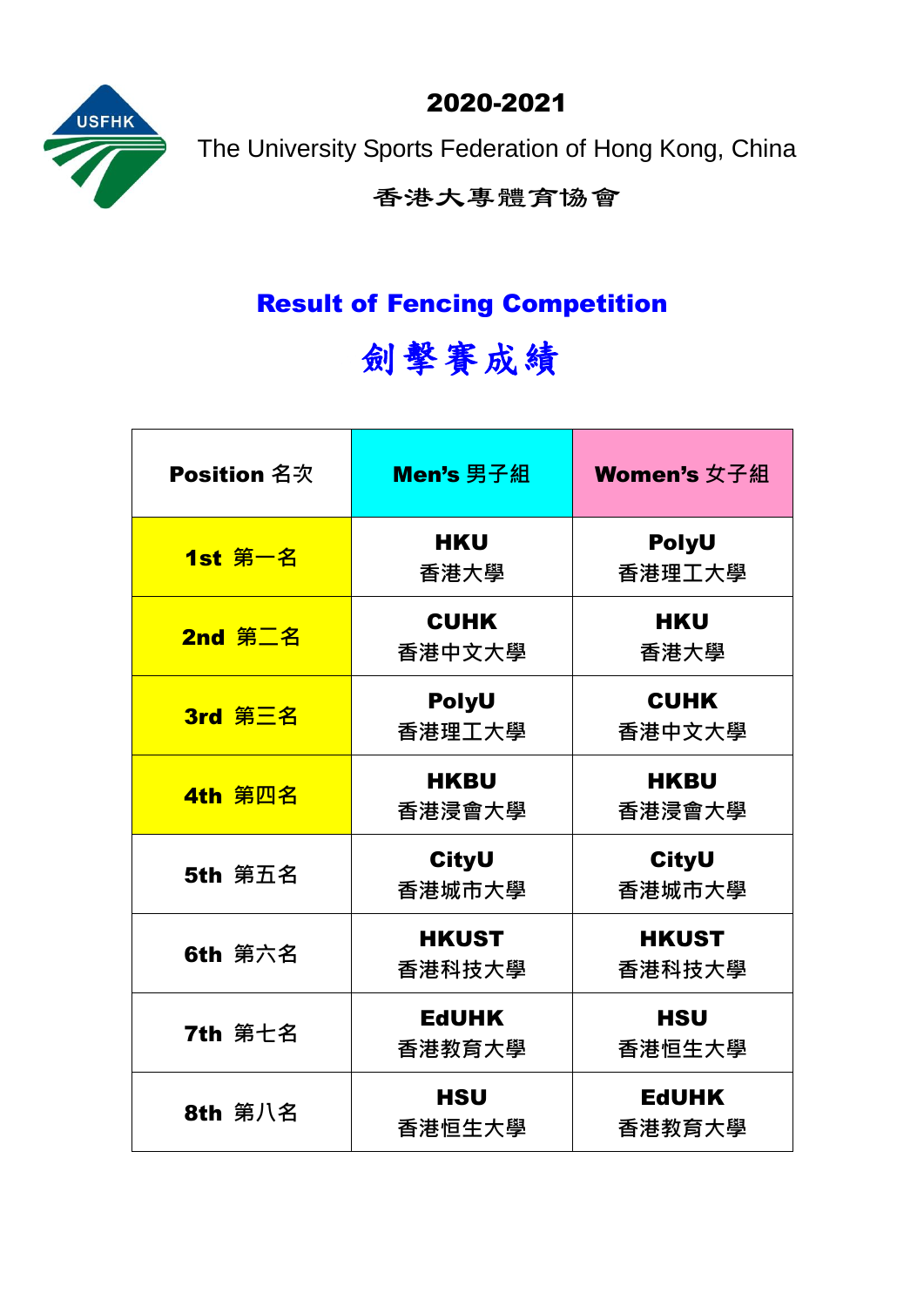團體分項成績

| 項目 | 冠軍 | 亞軍 | 季軍 | 殿軍 | 第五名 | 第六名 | 第七名 | 第八名 | 第九名 | 第十名 |
|----|----|----|----|----|-----|-----|-----|-----|-----|-----|
| 女花 | 理大 | 港大 | 中大 | 恒大 | 科大  | 城大  | 浸大  | 教大  |     |     |
| 女重 | 理大 | 港大 | 城大 | 浸大 | 中大  | 恒大  | 教大  | 科大  | 嶺大  |     |
| 女佩 | 理大 | 港大 | 浸大 | 中大 | 城大  | 科大  |     |     |     |     |
| 男花 | 港大 | 理大 | 城大 | 中大 | 恒大  | 教大  | 浸大  | 科大  |     |     |
| 男重 | 中大 | 港大 | 城大 | 浸大 | 科大  | 恒大  | 教大  | 理大  |     |     |
| 男佩 | 港大 | 浸大 | 理大 | 城大 | 中大  | 科大  | 教大  | 嶺大  |     |     |

| $r \mapsto$<br>申<br>╱╾┷┑ | . . | , —<br>≔   | 336 |
|--------------------------|-----|------------|-----|
| 亡与之<br>全場總亞軍             | 珃   | . —<br>≔י  | つイア |
| 季軍<br>╱┭┻┑<br>7. [2∆     | --  | / ロ<br>コンマ | 240 |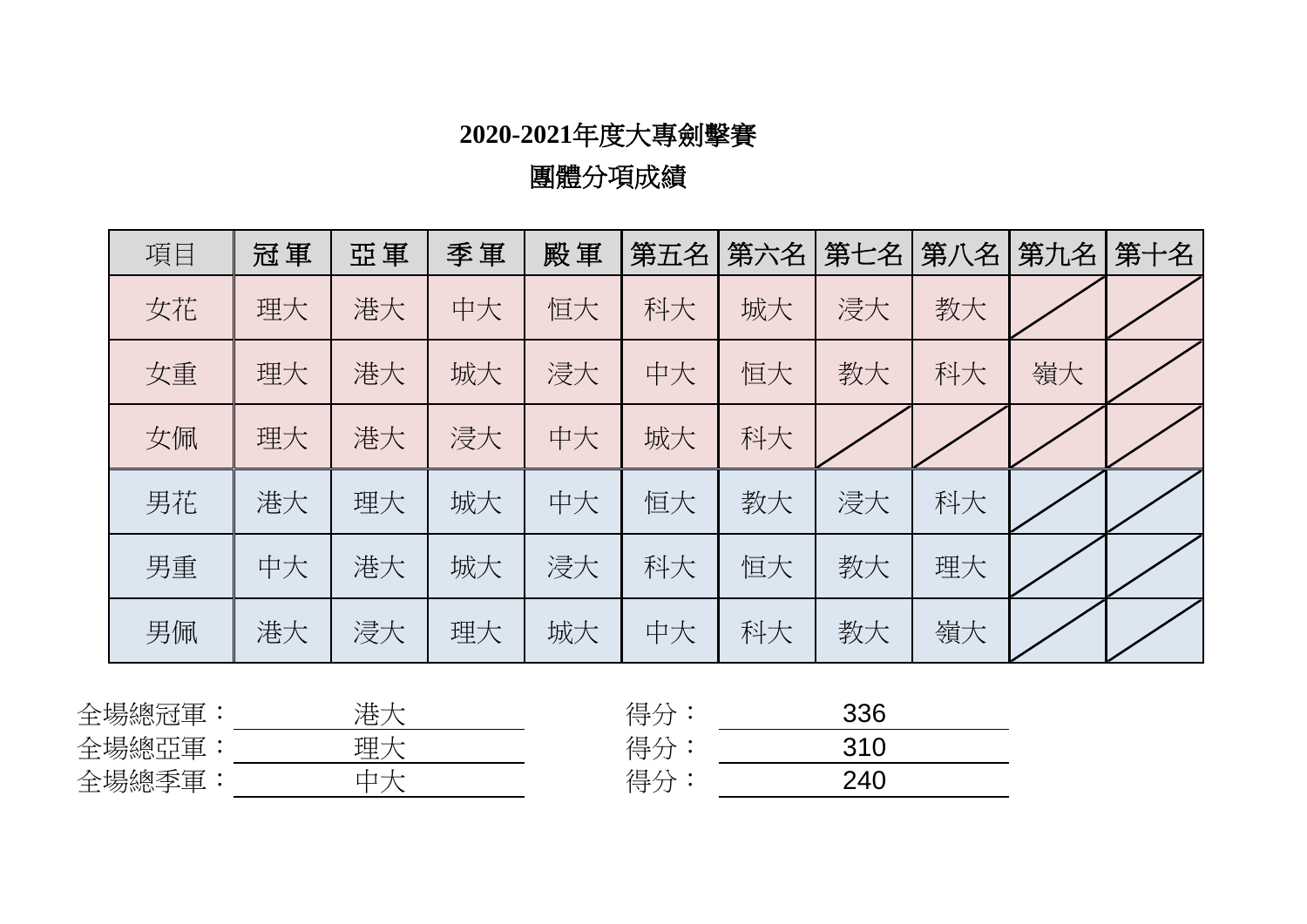#### **2020-2021**年度大專劍擊賽 全場得分成績

| 項目  |    | <b>CityU</b>   |            | <b>CUHK</b> | <b>HKBU</b>  |     | <b>EdUHK</b>   |                     | <b>HKU</b>     |    | LU |                  | PolyU            |             | <b>HKUST</b> |              | <b>HSU</b> |                |
|-----|----|----------------|------------|-------------|--------------|-----|----------------|---------------------|----------------|----|----|------------------|------------------|-------------|--------------|--------------|------------|----------------|
| 女花  | 6. | 30             | 3          | 40          | $\mathbf{r}$ | 28  | 8              | 26                  | $\overline{2}$ | 52 | 88 | 0                |                  | 64          |              | 32           | 4          | 36             |
| 女重  | 3  | 40             |            | 32          | 4            | 36  | $\mathbf{r}$   | 28                  | $\overline{2}$ | 52 | 9  | 25               |                  | 64          | 8            | 26           | 6.         | 30             |
| 女佩  | 5  | 32             | 4          | 36          | 3            | 40  | 88             | $\Omega$            | $\overline{2}$ | 52 | 88 | 0                |                  | 64          | 6            | 30           | 88         | $\overline{0}$ |
| 女總  |    | 102            | 108<br>104 |             | 54<br>156    |     | 25<br>192      |                     | 88             |    | 66 |                  |                  |             |              |              |            |                |
| 名次  |    | 5              |            | 3           |              | 4   |                | 8<br>$\overline{2}$ |                | 9  |    |                  |                  | $\mathbf b$ |              | $\mathbf{r}$ |            |                |
| 男花  | 3  | 40             | 4          | 36          | ⇁            | 28  | 6              | 30                  |                | 64 | 88 | $\boldsymbol{0}$ | 2                | 52          | 8            | 26           | 5          | 32             |
| 男重  | 3  | 40             |            | 64          | 4            | 36  |                | 28                  | 2              | 52 | 88 | $\overline{0}$   | 8                | 26          | 5            | 32           | 6.         | 30             |
| 男佩  | 4  | 36             |            | 32          | 2            | 52  |                | 28                  |                | 64 | 8  | 26               | 3                | 40          | 6            | 30           | 88         | $\overline{0}$ |
| 男總  |    | 116            |            | 132         | 116          |     | 86             |                     | 180            |    | 26 |                  | 118              |             | 88           |              | 62         |                |
| 名次  |    | 5 <sup>1</sup> |            | 2           |              | 4   | $\mathbf{z}$   |                     | 9              |    |    | 3                |                  | $\mathbf b$ |              | 8            |            |                |
| 總得分 |    | 218            |            | 240         |              | 220 | 140            |                     | 336            |    | 51 |                  | 310              |             | 176          |              | 128        |                |
| 名次  |    | 5 <sup>5</sup> |            | 3           |              | 4   | $\overline{7}$ |                     |                |    | 9  |                  | $\boldsymbol{2}$ |             | 6            |              | 8          |                |

全場總冠軍:

HKU いっきょう こうしょう いっちょう いちょう 得分: ちょうしょう 336

計分辦法︰冠軍 (64), 亞軍(52) , 季軍(40), 殿軍(36), 第五名(32), 第六名(30), 第七名(28), 第八名(26),第九名(25),第十名(24)

根據比賽章程 (三) - 計分辦法處理 :-

Remark 1: 男子團體賽 香港城市大學 (CityU) 及 香港浸會大學 (HKBU) 同得 116分,因浸大有一項第二。所以浸大排名第四,城大第五。 The overall score of CityU's and HKBU's men's events are both 116. As HKBU has one 1st runner up, therefore HKBU ranks 4th and CityU ranks 5th.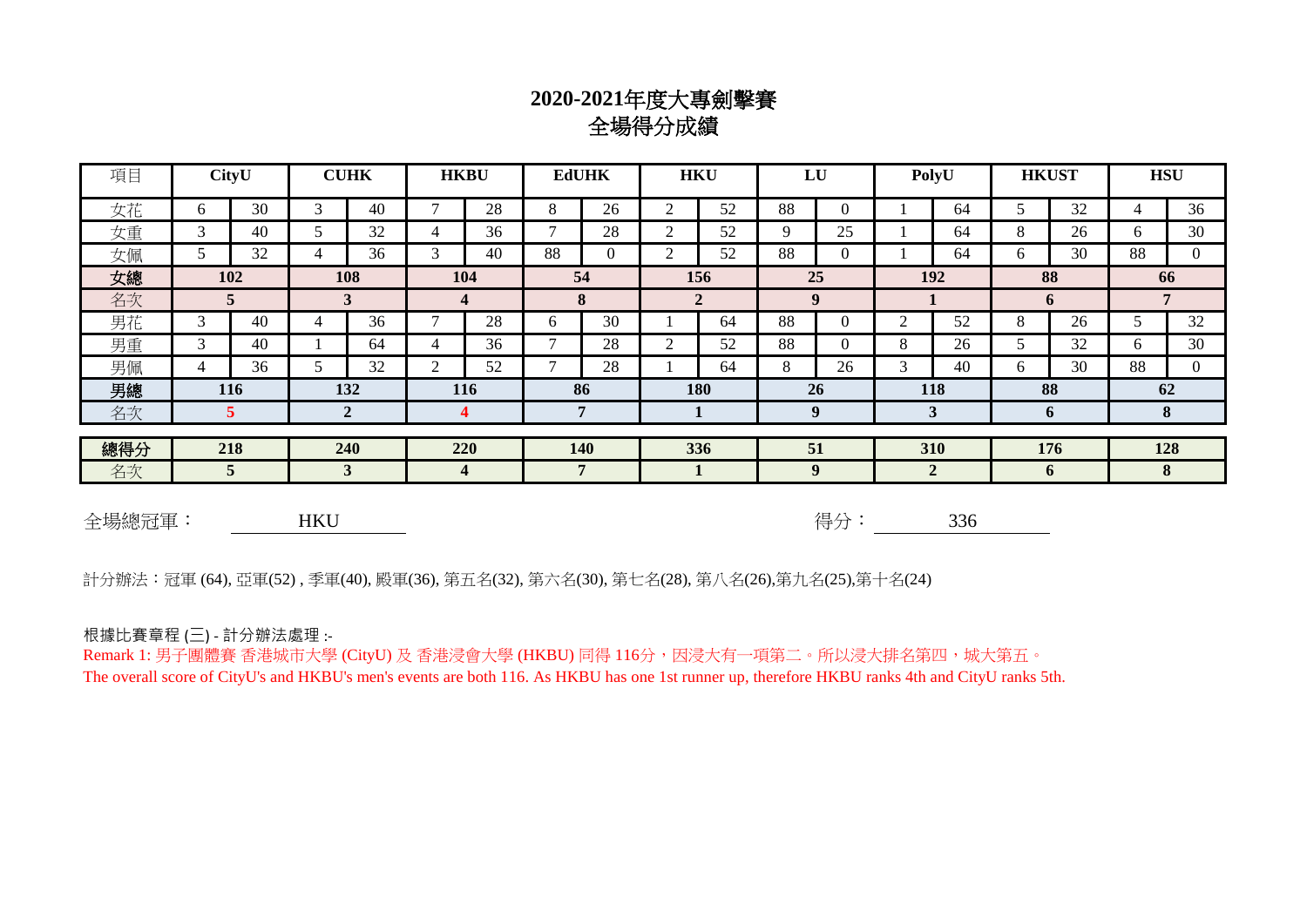#### 項目: 女佩(Women's Sabre)對賽時間及比賽淘汰表

日期﹕2021年6月12日

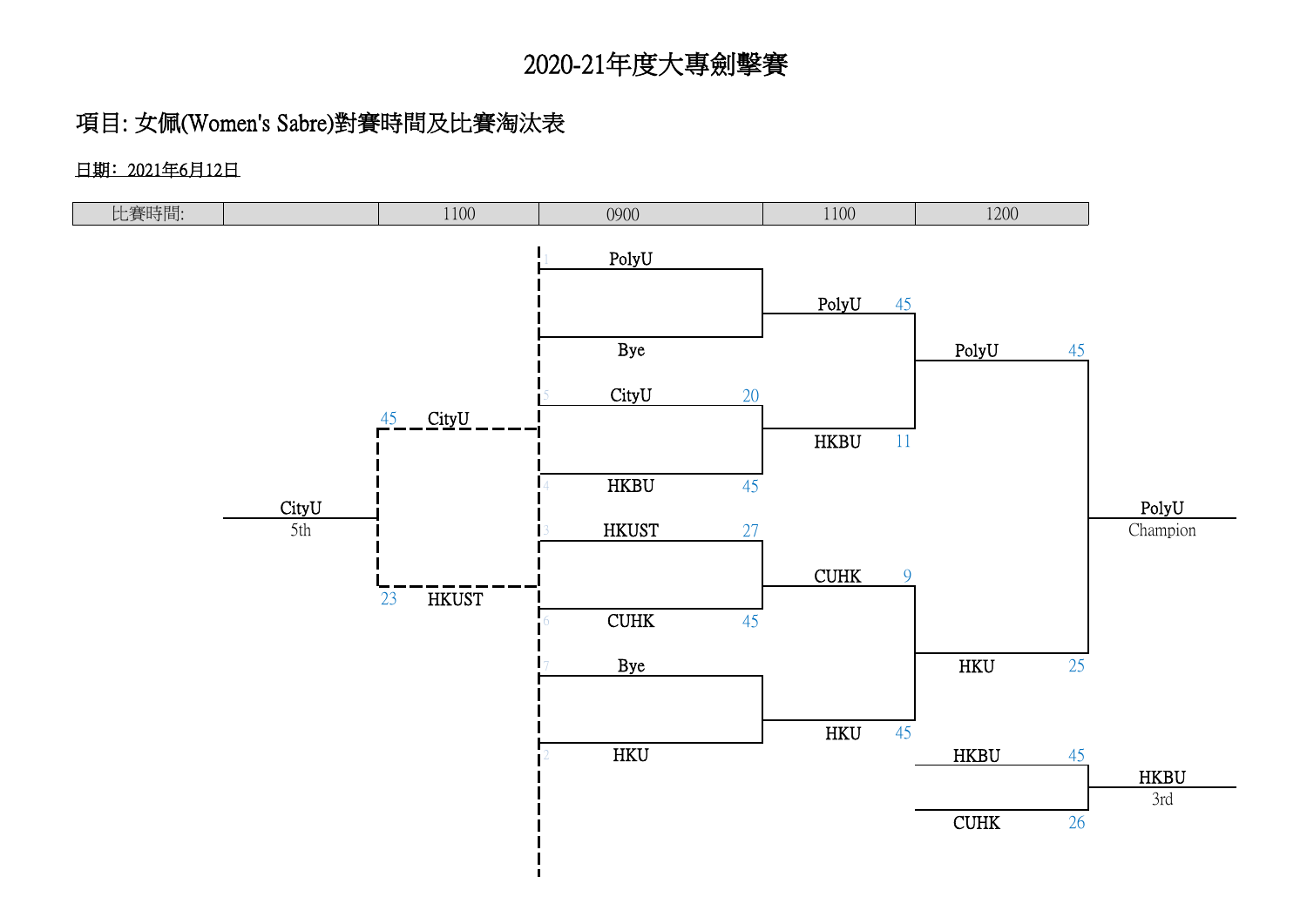### 項目: 男佩(Men's Sabre)對賽時間及比賽淘汰表

日期﹕2021年6月12日

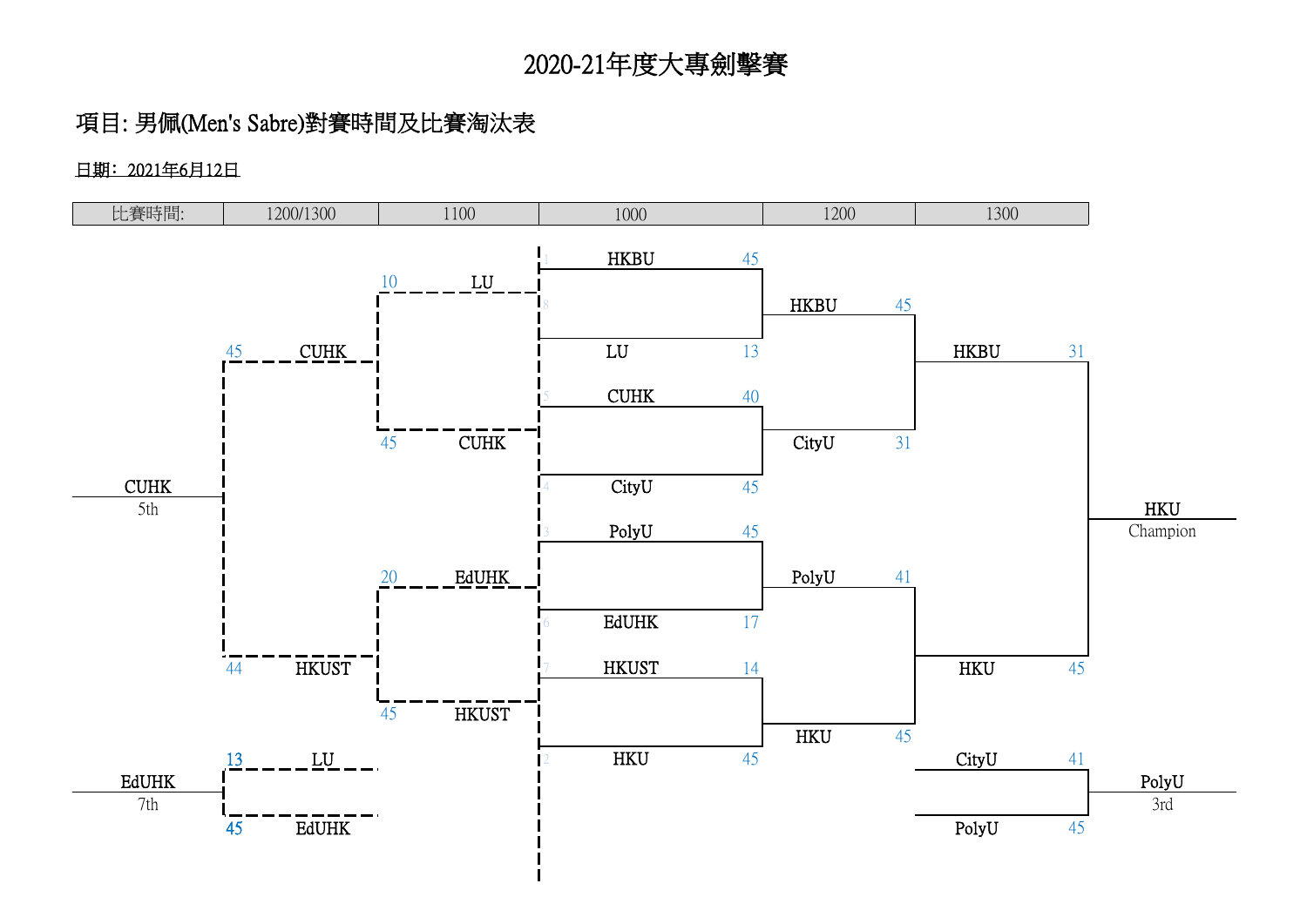### 項目: 女重(Women's Epee)對賽時間及比賽淘汰表

日期﹕2021年6月12日

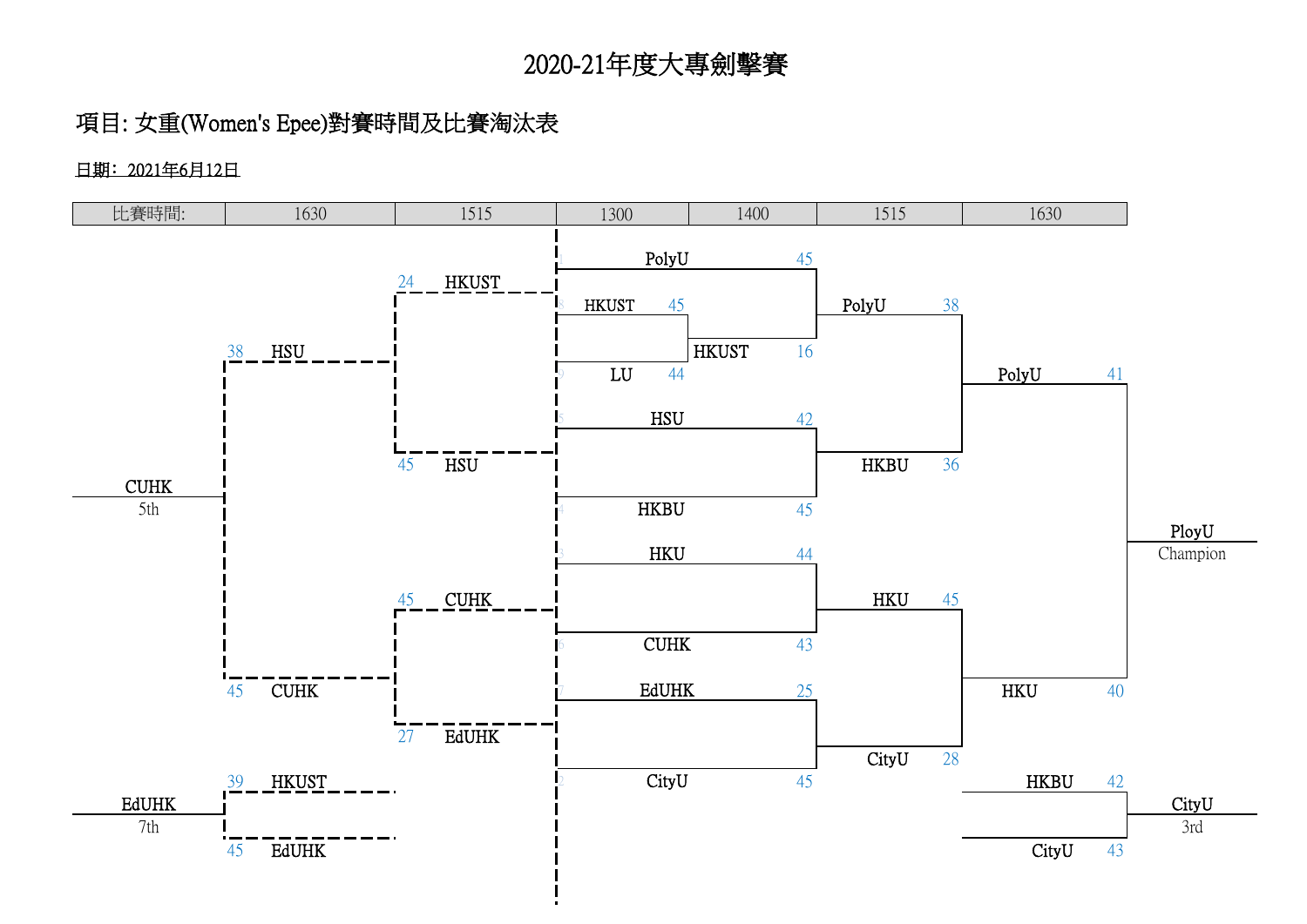#### 項目: 男重(Men's Epee)對賽時間及比賽淘汰表

日期﹕2021年6月13日

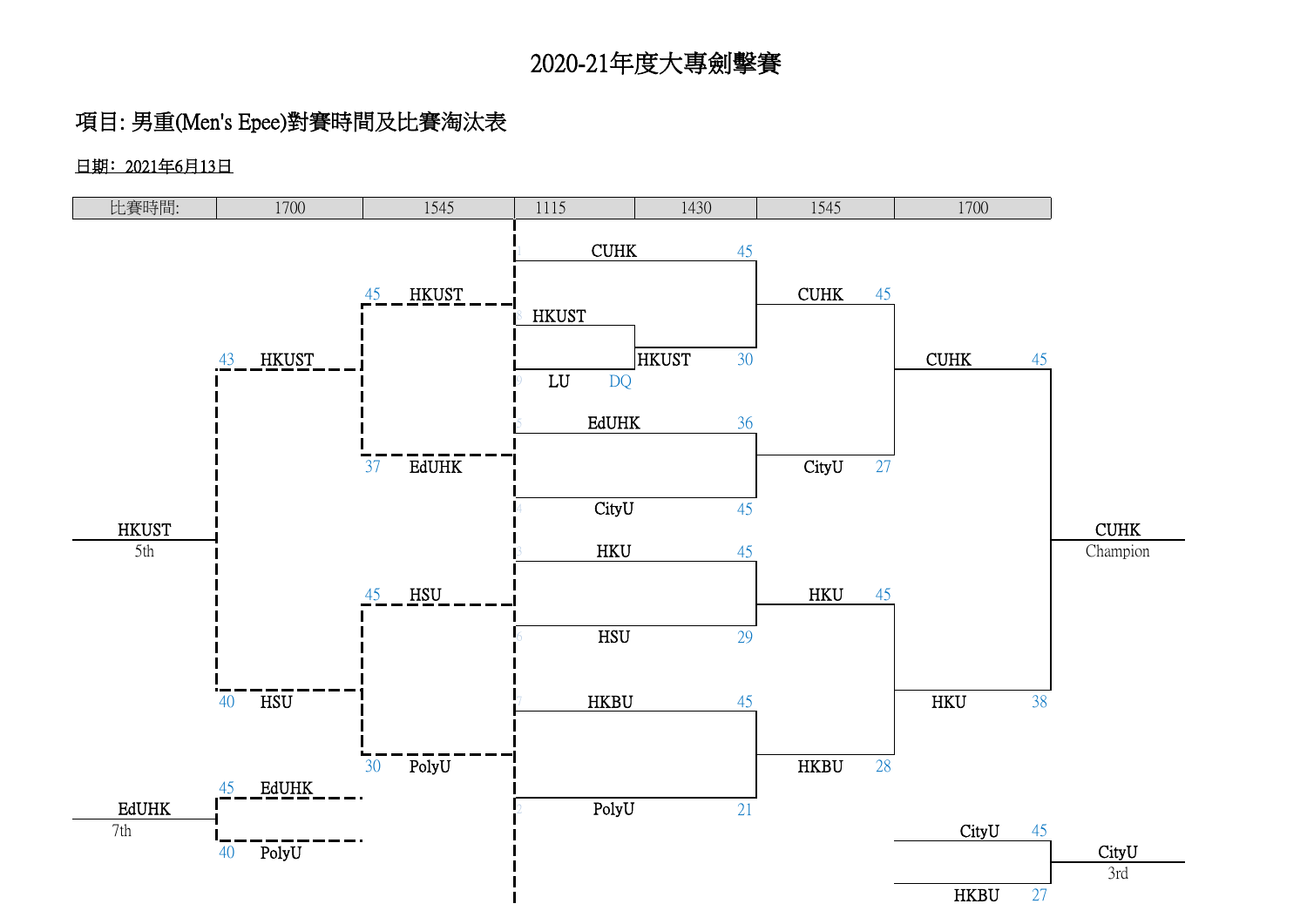#### 項目: 男花(Men's Foil)對賽時間及比賽淘汰表

日期﹕2021年6月13日